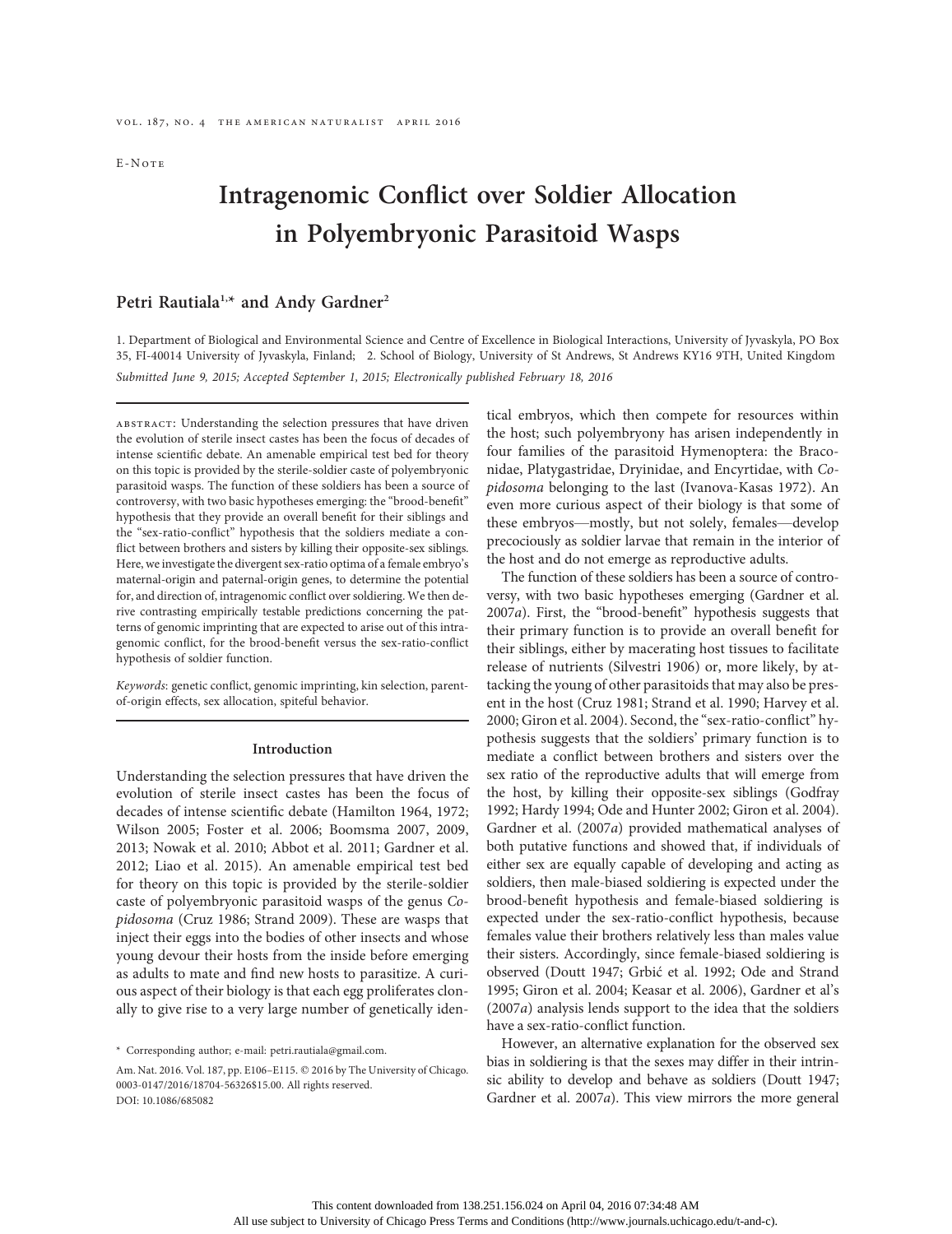understanding of why sterile workers among the social Hymenoptera are always female: although this sex bias was traditionally attributed to relatedness asymmetries arising from haplodiploid inheritance (Hamilton 1964, 1972), more recent empirical analysis instead supports the idea that females are simply better workers, being already equipped with adaptations for nursing young owing to the presence of maternal but not paternal care among the ancestors of this insect group (Ross et al. 2013). Accordingly, the empirically observed female-biased soldiering of polyembryonic parasitoid wasps need not rule out a primarily brood-benefit function for soldiers.

Here, we develop a further set of empirically testable predictions that may be used to discriminate between the brood-benefit and sex-ratio-conflict hypotheses for soldier function and that do not depend on the relative preadaptation of females and males to soldiering. In particular, we follow up on West's (2009, p. 287; see also Wild and West 2009) suggestion that there may be an intragenomic conflict of interests, between a female's maternal-origin and paternalorigin genes, over the decision to develop as a soldier, and that this may drive the evolution of parent-of-origin-specific patterns of gene expression, that is, "genomic imprinting" (Moore and Haig 1991; Haig 1997). We first adapt the mathematical model of Gardner et al. (2007a) to investigate the sex-ratio optima of a female's maternal-origin and paternalorigin genes, to ascertain the potential for, and direction of, intragenomic conflict over soldiering. We then derive contrasting predictions as to the patterns of genomic imprinting that are expected to arise out of this intragenomic conflict for the brood-benefit and sex-ratio-conflict hypotheses with regard to soldier function.

#### Model and Analysis

#### Basic Model

Following Gardner et al. (2007a), whose model focuses mostly on the biology of Copidosoma floridanum, we consider that a single foundress wasp injects two eggs—one fertilized (i.e., female) and one unfertilized (i.e., male)—into a parasitized host, with each egg proliferating clonally to give a large number of embryos, such that each embryo is genetically identical to its same-sex broodmates and is related to its opposite-sex broodmates according to the usual brothersister relationship. Some proportion of female and male embryos develop as soldiers, which modulates the number and sex ratio of the embryos that will successfully emerge from the host as adults. After emerging, a proportion  $1 - d_f$ of females and a proportion  $1 - d_m$  of males remain close to their host, where they form a mating group, whereas a proportion  $d_f$  of females and a proportion  $d_m$  of males disperse to other mating groups. Mating then occurs at random within eachmating group, afterwhich allmales perish and themated females parasitize the next generation of hosts.

#### Inclusive Fitness

We take an inclusive-fitness approach to capture the evolutionary interests of each member of the family unit (Hamilton 1964; Gardner and Welch 2011). In particular, we express the inclusive fitness of any actor A as

$$
H_{\rm A} = N_{\rm m} M p_{\rm mA} + 2N_{\rm f} p_{\rm fA}, \tag{1}
$$

where  $N_m$  is the number of males emerging from a focal host, M is the average number of successful matings enjoyed by each of these males,  $p_{\text{mA}}$  is the consanguinity of each of these males to the actor (i.e., the probability that a gene drawn at random from a male is identical by descent to one drawn at random from the actor, from the same locus; Bulmer 1994),  $N_f$  is the number of females emerging from the focal host,  $p_{fa}$ is the consanguinity of each of these females to the actor, and the factor 2 reflects that each female has twice the reproductive value of the male with whom she mates, under haplodiploidy (Hamilton 1972). The average number of successful matings per local male may itself be expressed as

$$
M = d_{\rm m} \frac{\bar{N}_{\rm f}}{\bar{N}_{\rm m}} + (1 - d_{\rm m}) \frac{(1 - d_{\rm f})N_{\rm f} + d_{\rm f} \bar{N}_{\rm f}}{(1 - d_{\rm m})N_{\rm m} + d_{\rm m} \bar{N}_{\rm m}},
$$

where  $\bar{N}_m$  and  $\bar{N}_f$  are the average number of males and females, respectively, emerging from each host in the population.

#### Intragenomic Conflict over Sex Ratio

Different actors may have different preferences with respect to the sex ratio of the emerging adults, and this disagreement may be investigated by consideration of the inclusive fitness function. Specifically, defining  $N = N_f + N_m$  and  $z =$  $N_m/N$  and hypothetically assigning the actor full control over the sex ratio z, their inclusive fitness may be written as

$$
H_{A} = Nz \bigg[ d_{\rm m} \frac{1 - \bar{z}}{\bar{z}} + (1 - d_{\rm m}) \frac{(1 - d_{\rm f})(1 - z) + d_{\rm f}(1 - \bar{z})}{(1 - d_{\rm m})z + d_{\rm m}\bar{z}} \bigg] p_{\rm m} A + 2N(1 - z) p_{\rm f} A,
$$
\n(2)

where  $\bar{z}$  is the population-average sex ratio. The actor prefers a higher-than-population-average sex ratio whenever their marginal inclusive fitness is positive at that population average, that is, when

$$
\frac{\partial H_{\text{A}}}{\partial z}\Big|_{z=\bar{z}} = \left[\frac{(2-d_{\text{m}})d_{\text{m}}}{\bar{z}} + (d_{\text{f}} - d_{\text{m}})(1 - d_{\text{m}}) - 1\right]Np_{\text{mA}}
$$

$$
- 2Np_{\text{fa}} > 0.
$$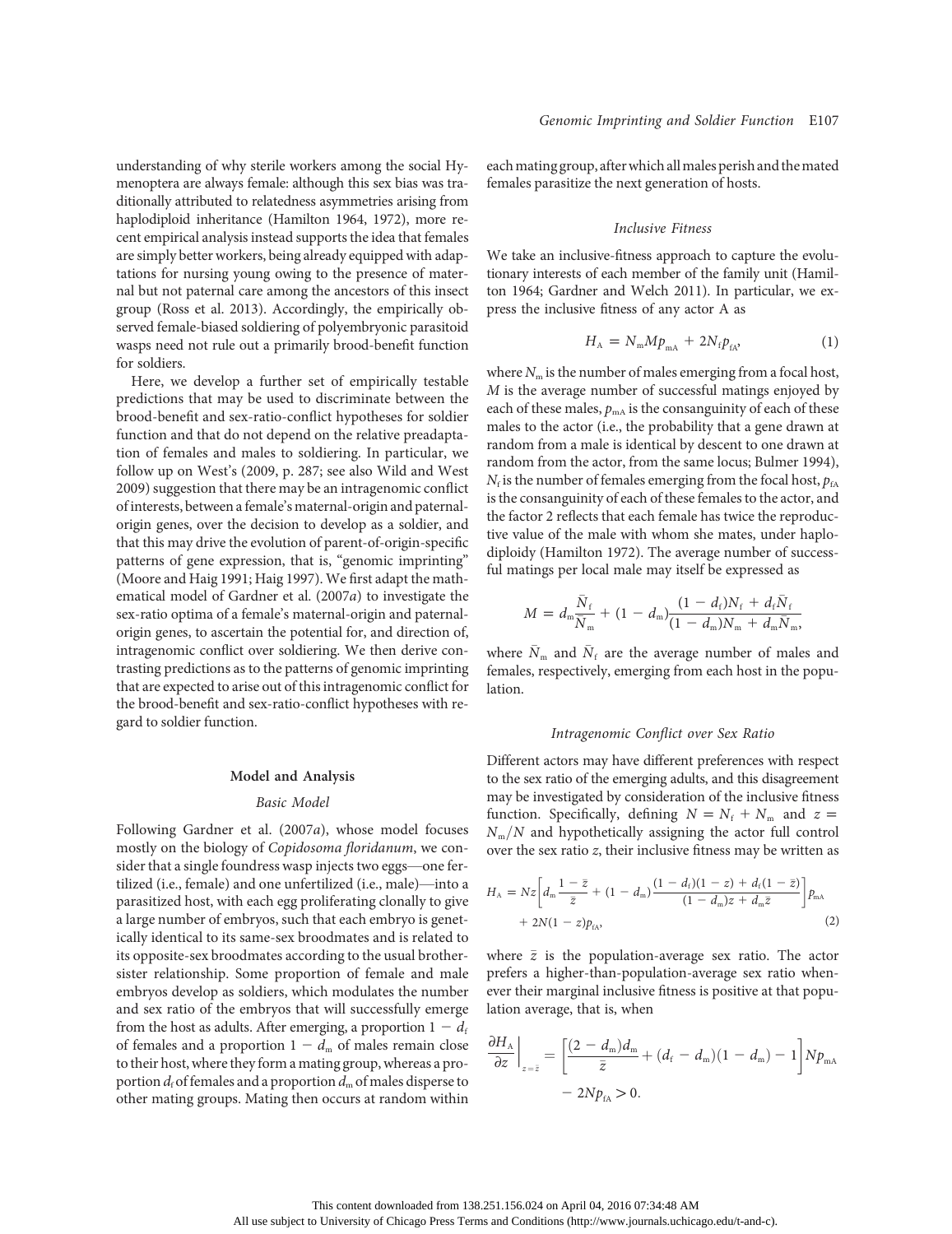Accordingly, setting marginal inclusive fitness equal to 0 and solving for  $z = \overline{z} = z_A$  yields the sex-ratio optimum for actor A:

$$
z_{A} = \frac{(2-d_{\rm m})d_{\rm m}}{1+(1-d_{\rm m})(d_{\rm m}-d_{\rm f})+2p_{\rm fa}/p_{\rm mA}}.
$$
 (3)

Different actors may have different sex-ratio optima because they may have different consanguinities to the female and male broods ( $p_{fA}$  and  $p_{mA}$ , respectively). The coefficients of consanguinity for the different family members are listed in table 1. Equations (3)–(5) of Gardner et al. (2007a; see also Gardner et al. 2007b) provide the sex-ratio optima from the perspective of a female embryo, a male embryo, and their mother, respectively: these are recovered by substituting the appropriate coefficients of consanguinity into our equation (3) and are illustrated in figure 1.

If all males disperse before mating  $(d_m = 1)$ , then there is full outbreeding and no local mate competition. In this case, mothers prefer an equal sex allocation ( $z = 1/2$ ): although daughters have twice the reproductive value of sons under haplodiploid inheritance, when the sex ratio is unbiased sons are twice as consanguinous to their mothers as daughters, because all of a son's genes derive from his mother, and these two effects exactly cancel to recover the usual equal sex-allocation optimum (Fisher 1930; Hamilton 1967; Gardner 2014). In contrast, female embryos, being clonally related to their sisters, prefer a female-biased sex allocation ( $z < 1/2$ ); male embryos, being clonally related to their brothers, prefer a male-biased sex allocation ( $z > 1/2$ ); and fathers, being entirely unrelated to the sons of their mating partners, prefer all offspring to be female  $(z = 0)$ . If there is incomplete dispersal of males before mating  $(0 < d<sub>m</sub> < 1)$ , then this results in local mate competition (i.e., related males competing for mating opportunities), which results in mothers, daughters, and sons all preferring a sex allocation that is relatively female biased (lower z). Moreover, if there is also incomplete dispersal of females before mating  $(d_f < 1)$ , then, because of inbreeding, fathers are related to the sons of their mating partners and accordingly prefer nonzero investment into males  $(z > 0)$ . Finally, in the limit of the complete absence of male dispersal before mating  $(d_m \rightarrow 0)$ , local mate competition is complete and all parties prefer vanishingly small investment into males ( $z \rightarrow 0$ ; Hamilton 1967).

An intragenomic conflict over sex ratio arises when a female embryo's maternal-origin and paternal-origin genes have different sex-ratio optima. Substituting the appropriate parent-of-origin-specific coefficients of consanguinity (table 1) into equation (3) yields the optima

$$
z_{f|M} = \frac{(2-d_{m})d_{m}}{3 + (1-d_{m})(d_{m} - d_{f})}
$$
(4)

Table 1: Summary of the consanguinities used in the analysis

| Genealogical relationship          | Symbol          | Value                             | In terms of model parameters                                         |
|------------------------------------|-----------------|-----------------------------------|----------------------------------------------------------------------|
| Mating partners                    | $p_{\text{MP}}$ | $(1 - d_f)(1 - d_m)p_{\text{mf}}$ | $\frac{(1-d_{\rm f})(1-d_{\rm m})}{4-3(1-d_{\rm f})(1-d_{\rm m})}$   |
| Male to himself/brother to brother | $p_{\rm mm}$    |                                   | 1                                                                    |
| Sister to brother                  | $p_{\rm fm}$    | $(p_{\rm ff} + p_{\rm MP})/2$     | $\frac{1}{4-3(1-d_{\rm f})(1-d_{\rm m})}$                            |
| Female to herself/sister to sister | $p_{\rm ff}$    | $(1 + p_{MP})/2$                  | $\frac{2-(1-d_{\rm f})(1-d_{\rm m})}{4-3(1-d_{\rm f})(1-d_{\rm m})}$ |
| Sister to sister maternal          | $p_{\rm ff M}$  | $p_{\rm ff}$                      | $\frac{2-(1-d_{\rm f})(1-d_{\rm m})}{4-3(1-d_{\rm f})(1-d_{\rm m})}$ |
| Sister to sister paternal          | $p_{\rm ff P}$  | $p_{\rm ff}$                      | $\frac{2-(1-d_{\rm f})(1-d_{\rm m})}{4-3(1-d_{\rm f})(1-d_{\rm m})}$ |
| Brother to sister                  | $p_{\rm mf}$    | $p_{\rm fm}$                      | $\frac{1}{4-3(1-d_i)(1-d_m)}$                                        |
| Brother to sister maternal         | $p_{\rm mf M}$  | $p_{\rm ff}$                      | $\frac{2-(1-d_{\rm f})(1-d_{\rm m})}{4-3(1-d_{\rm f})(1-d_{\rm m})}$ |
| Brother to sister paternal         | $p_{\rm mflp}$  | $p_{\text{MP}}$                   | $\frac{(1-d_i)(1-d_m)}{4-3(1-d_i)(1-d_m)}$                           |
| Daughter to father                 | $p_{\rm fp}$    | $p_{\rm ff}$                      | $\frac{2-(1-d_{\rm f})(1-d_{\rm m})}{4-3(1-d_{\rm f})(1-d_{\rm m})}$ |
| Son to father                      | $p_{\rm mp}$    | $p_{\text{MP}}$                   | $\frac{(1-d_{\rm f})(1-d_{\rm m})}{4-3(1-d_{\rm f})(1-d_{\rm m})}$   |
| Daughter to mother                 | $p_{\rm{fm}}$   | $(p_{\rm ff} + p_{\rm MP})/2$     | $\frac{1}{4-3(1-d_{\rm f})(1-d_{\rm m})}$                            |
| Son to mother                      | $p_{\rm mM}$    | $p_{\rm ff}$                      | $\frac{2-(1-d_{\rm f})(1-d_{\rm m})}{4-3(1-d_{\rm f})(1-d_{\rm m})}$ |

Note: Because of the possible inbreeding via failure to disperse, the consanguinity coefficients depend on each other. By using those dependencies, we can solve and express the consanguinity coefficients with the model parameters. The focal dispersing tendencies and the number of emerging males and females are assumed to follow the population average. Therefore, the probability that mating partners are siblings can be simplified to a probability that they both failed to disperse  $((1 - d_i)(1 - d_m))$ . The dependencies are presented in the "Value" column, from which the exact values are solved and represented in the last column. In the indices, "f" represents a female embryo, "m" a male embryo, "M" mother and the maternal genome, and "P" father and the paternal genome.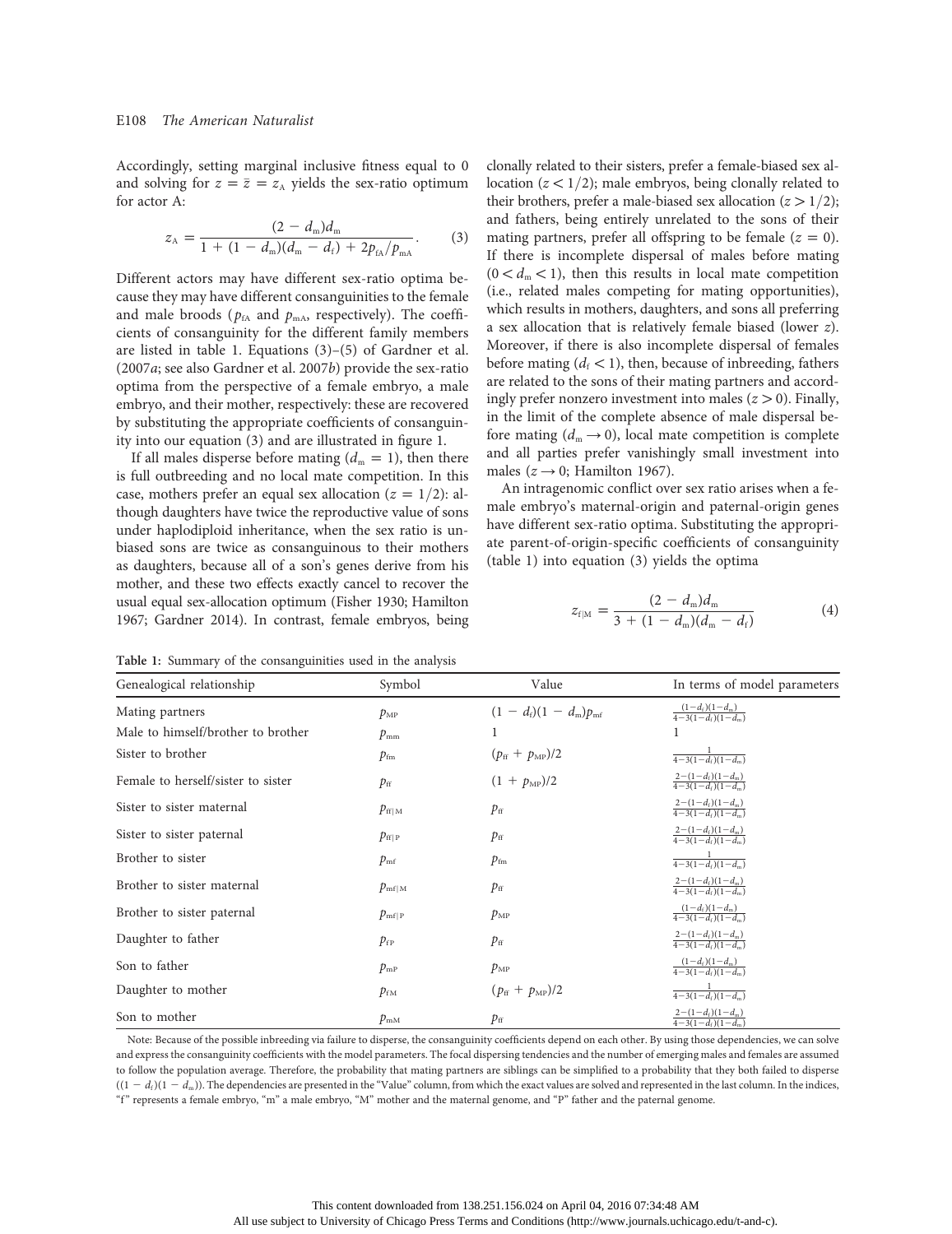

**Figure 1:** Illustration of the sex-ratio optima  $z_A$ . The lines represent the sex-ratio optima with zero female dispersal ( $d_f = 0$ ) with respect to the proportion of males dispersing  $(d_m)$ . They are calculated from equation (3) by substituting the appropriate consanguinity coefficients given in table 1. Actors whose optima are presented, in order from the top, are the male embryo (dashed gray line), the mother (dotted gray line), the maternal-origin genome of the female embryo (red line), the female embryo as an individual (solid gray line), the paternal-origin genome of the female embryo (blue line), and the father of the brood (same blue line). The sex-ratio optima for the male and female embryos and the mother (gray lines) were previously presented by Gardner et al. (2007a, 2007b), and they are recovered from our equation (3).

for the female embryo's maternal-origin genes and

$$
z_{f|P} =
$$
  
\n
$$
\frac{(1 - d_f)(1 - d_m)(2 - d_m)d_m}{3 + d_f^2(1 - d_m)^2 + (1 - d_m)(2d_m + d_f d_m^2) + d_m^3}
$$
\n(5)

for her paternal-origin genes. These distinct sex-ratio optima are illustrated in figure 1.

We find that the female embryo's maternal-origin genes prefer a greater proportion of males among the emerging adults than do the female embryo's paternal-origin genes  $(z_{\text{f}|\text{M}} > z_{\text{f}|\text{P}}$  for all  $d_{\text{f}}$ ,  $d_{\text{m}} > 0$ ). This is because the female embryo is more related to her brothers through her mother than through her father, because the entire brood has the same mother but only the female embryos have a father. Note that, although the female embryo's father makes no direct genetic contribution to her brothers, her paternalorigin genes are nevertheless consanguinous with her brother's genes to the extent that the female's mother and father were relatives (i.e., insofar as there is inbreeding). Accordingly, the female's paternal-origin genes need not always favor an entirely female-biased sex ratio. Also note that, while the sex-ratio optimum for the female embryo's maternalorigin genes is distinct from that of her mother's genes, the sex-ratio optimum for the female embryo's paternalorigin genes is exactly the same as that of her father's genes. This is because, while the female embryo's maternal genome is genetically distinct from her mother's genome (the former is a random haploid subset of the latter's diploid set of genes), the female embryo's paternal genome is genetically identical to her father's genome (de novo mutation aside; her father has only a single haploid genome to contribute to each of his daughters). More generally, this point clarifies that conflicts between maternal-origin and paternal-origin genes are conceptually distinct from conflicts between an individual's parents.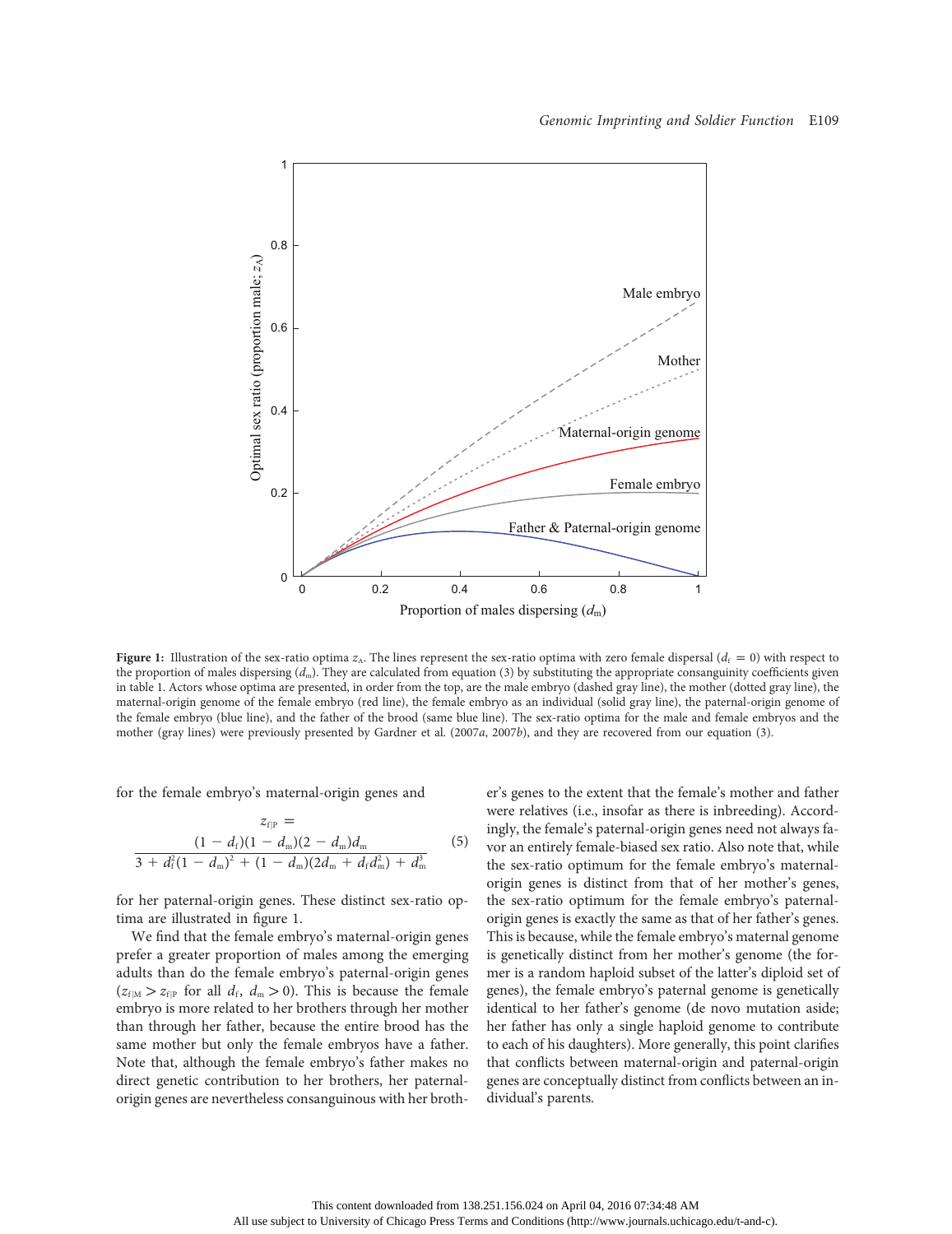## E110 The American Naturalist

#### Intragenomic Conflict over Soldiering

We now investigate the evolutionary interests of a female's maternal-origin versus paternal-origin genes with respect to soldiering. We consider that the proportion  $x$  of female embryos developing as soldiers modulates both the sex ratio z and the number N of adults emerging from the host. The male mating success  $M$  is modulated by the number of males and females emerging from the host and therefore by  $x$  (and, to be precise, also by the population average  $\bar{x}$ ). Rewriting equation (1) as  $H_A(x) = N_m(x)M(x)p_{mA}$  +  $2N_f(x)p_fA$  to make this dependency explicit, any actor favors greater-than-population-average female soldiering when

$$
\left. \frac{\partial H_{\text{A}}}{\partial x} \right|_{x=\bar{x}} = p_{\text{mA}} \frac{\partial (N_{\text{m}} M)}{\partial x} \bigg|_{x=\bar{x}} + 2p_{\text{fa}} \frac{\partial N_{\text{f}}}{\partial x} \bigg|_{x=\bar{x}} > 0.
$$

And so, on the assumption that the focal individual's and population-average probability of developing as a soldier are both at the female's own optimum (i.e.,  $x = \bar{x} = x_f$ , hereafter denoted by an asterisk for ease of presentation) and that this takes an intermediate value (i.e.,  $0 < x_f < 1$ ), we may write

$$
\left. \frac{\partial (N_{\rm m} M)}{\partial x} \right|_{*} = -2 \frac{p_{\rm ff}}{p_{\rm mf}} \frac{\partial N_{\rm f}}{\partial x} \bigg|_{*} . \tag{6}
$$

\*

It follows that, from the perspective of the female embryo's maternal-origin genes, the marginal inclusive fitness is

$$
\frac{\partial H_{\rm{f}|\rm{M}}}{\partial x}\Big|_{*} = -2p_{\rm{mf}|\rm{M}}\frac{p_{\rm{ff}}}{p_{\rm{mf}}}\frac{\partial N_{\rm{f}}}{\partial x}\Big|_{*} + 2p_{\rm{ff}|\rm{M}}\frac{\partial N_{\rm{f}}}{\partial x}\Big|
$$

$$
= 2p_{\rm{ff}}\left(1 - \frac{p_{\rm{mf}|\rm{M}}}{p_{\rm{mf}}}\right)\frac{\partial N_{\rm{f}}}{\partial x}\Big|_{*},
$$

and, from the perspective of the female embryo's paternalorigin genes, the marginal inclusive fitness is

$$
\frac{\partial H_{\text{f|P}}}{\partial x}\Big|_* = -2p_{\text{mf|P}}\frac{p_{\text{ff}}}{p_{\text{mf}}}\frac{\partial N_{\text{f}}}{\partial x}\Big|_* + 2p_{\text{ff|P}}\frac{\partial N_{\text{f}}}{\partial x}\Big|_*= 2p_{\text{ff}}\left(1 - \frac{p_{\text{mf|P}}}{p_{\text{mf}}}\right)\frac{\partial N_{\text{f}}}{\partial x}\Big|_*,
$$

where we have made use of the fact that  $p_{ff|M} = p_{ff} = p_{ff}$ , that is, that the consanguinity of a female to herself or to her clonal sister is the same for her maternal-origin and her paternal-origin genes. In the appendix, we show that  $(\partial N_f/\partial x)|_* < 0$  under the brood-benefit hypothesis and that  $(\partial N_f/\partial x)|_* > 0$  under the sex-ratio-conflict hypothesis. Since  $p_{\text{mf}} > p_{\text{mf}} < p_{\text{mf}|M}$ , it follows that  $(\partial H_{f|P}/\partial x)|_* < 0 <$  $(\partial H_{f|M}/\partial x)|_*$  under the brood-benefit hypothesis and  $(\partial H_{\text{f}|\text{M}}/\partial x)\big|_* < 0 < (\partial H_{\text{f}|\text{P}}/\partial x)\big|_*$  under the sex-ratio-conflict hypothesis.

We have found that the female embryo's maternal-origin genes are favored to increase her probability of developing as a soldier under the brood-benefit hypothesis and favored to decrease her probability of developing as a soldier under the sex-ratio-conflict hypothesis, whereas her paternalorigin genes are favored to decrease her probability of developing as a soldier under the brood-benefit hypothesis and favored to increase her probability of developing as a soldier under the sex-ratio-conflict hypothesis. That is, we predict an intragenomic conflict of interest with respect to female soldier development, with a direction that depends on the function of the soldier caste.

#### Genomic Imprinting

Having ascertained the existence and direction of the conflict of interest between the female embryo's maternal-origin genes and her paternal-origin genes with respect to her probability of developing as a sterile soldier, we now elaborate predictions for patterns of genomic imprinting (fig. 2). For loci whose gene products modulate a female embryo's probability of developing as a soldier, we expect there to be a disagreement between her maternal-origin genes and her paternal-origin genes over the optimal level of gene expression, and, where parent-of-origin-specific gene expression is feasible, we expect such genomic imprinting to evolve as a consequence of this disagreement. According to the "loudestvoice-prevails" principle, the gene that prefers a lower level of expression ultimately silences itself while the gene that prefers a greater level of expression ultimately wins the conflict and expresses at a level corresponding to its optimum (Haig 1996; Úbeda and Haig 2003).

Under the brood-benefit hypothesis, we expect that the female embryo's maternal-origin genes will prefer a greater allocation to soldiering than will her paternal-origin genes. Accordingly, considering loci whose gene products promote soldier development ("soldier promoters"), we expect that her maternal-origin genes will prefer a greater level of gene expression and that her paternal-origin genes will prefer a lower level of gene expression, and so we predict that soldier promoters will be maternally expressed and paternally silenced (fig. 2A). And considering loci whose gene products inhibit soldier development ("soldier inhibitors"), we expect that her maternal-origin genes will prefer a lower level of gene expression and that her paternal-origin genes will prefer a greater level of gene expression, and so we predict that soldier inhibitors will be maternally silenced and paternally expressed (fig. 2A).

Conversely, under the sex-ratio-conflict hypothesis, we expect that the female embryo's maternal-origin genes will prefer a lower allocation to soldiering than will her paternal-origin genes. Accordingly, considering loci whose gene products promote soldier development, we expect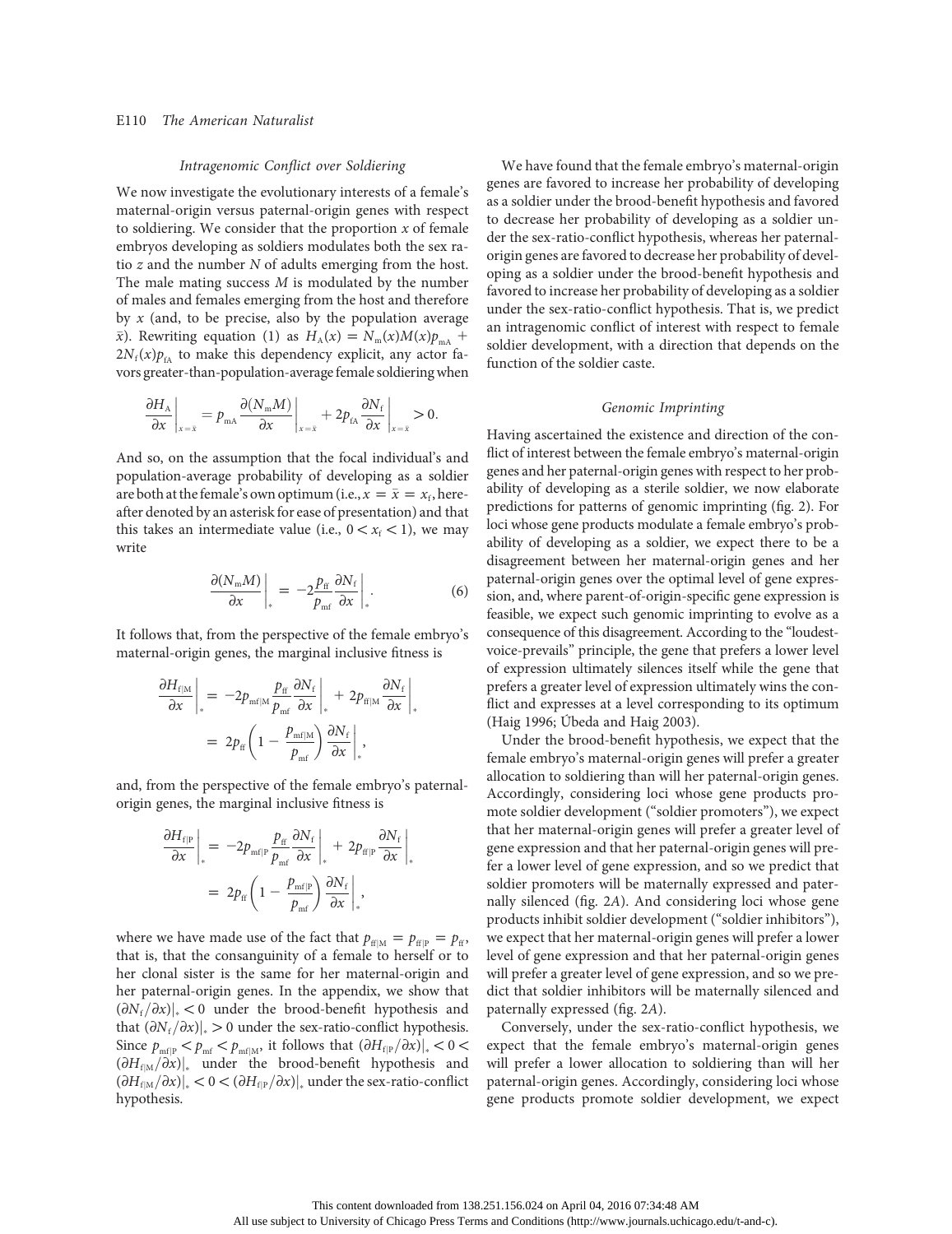

Figure 2: Predictions for patterns of genomic imprinting. Under the brood-benefit hypothesis (A), we predict that soldier promoters will be maternally expressed (green) and paternally silenced (red) and that soldier inhibitors will be maternally silenced and paternally expressed. Under the sex-ratio-conflict hypothesis (B), the predictions are reversed: the soldier promoters will be maternally silenced and paternally expressed, and the soldier inhibitors will be maternally expressed and paternally silenced. Under both hypotheses, a knockout mutation is expected to reduce soldier development (downward arrow) when the gene is a soldier promoter, enhance soldier development (upward arrow) when it is a soldier inhibitor, and have no effect when the gene is silenced.

that her maternal-origin genes will prefer a lower level of gene expression and that her paternal-origin genes will prefer a greater level of gene expression, and so we predict that soldier promoters will be maternally silenced and paternally expressed (fig. 2B). And considering loci whose gene products inhibit soldier development, we expect that her maternal-origin genes will prefer a greater level of gene expression and that her paternal-origin genes will prefer a lower level of gene expression, and so we predict that soldier inhibitors will be maternally expressed and paternally silenced (fig. 2B).

Such genomic imprinting is expected to modulate the phenotypic consequences of gene knockouts. A loss-offunction mutation that prevents the affected gene from ex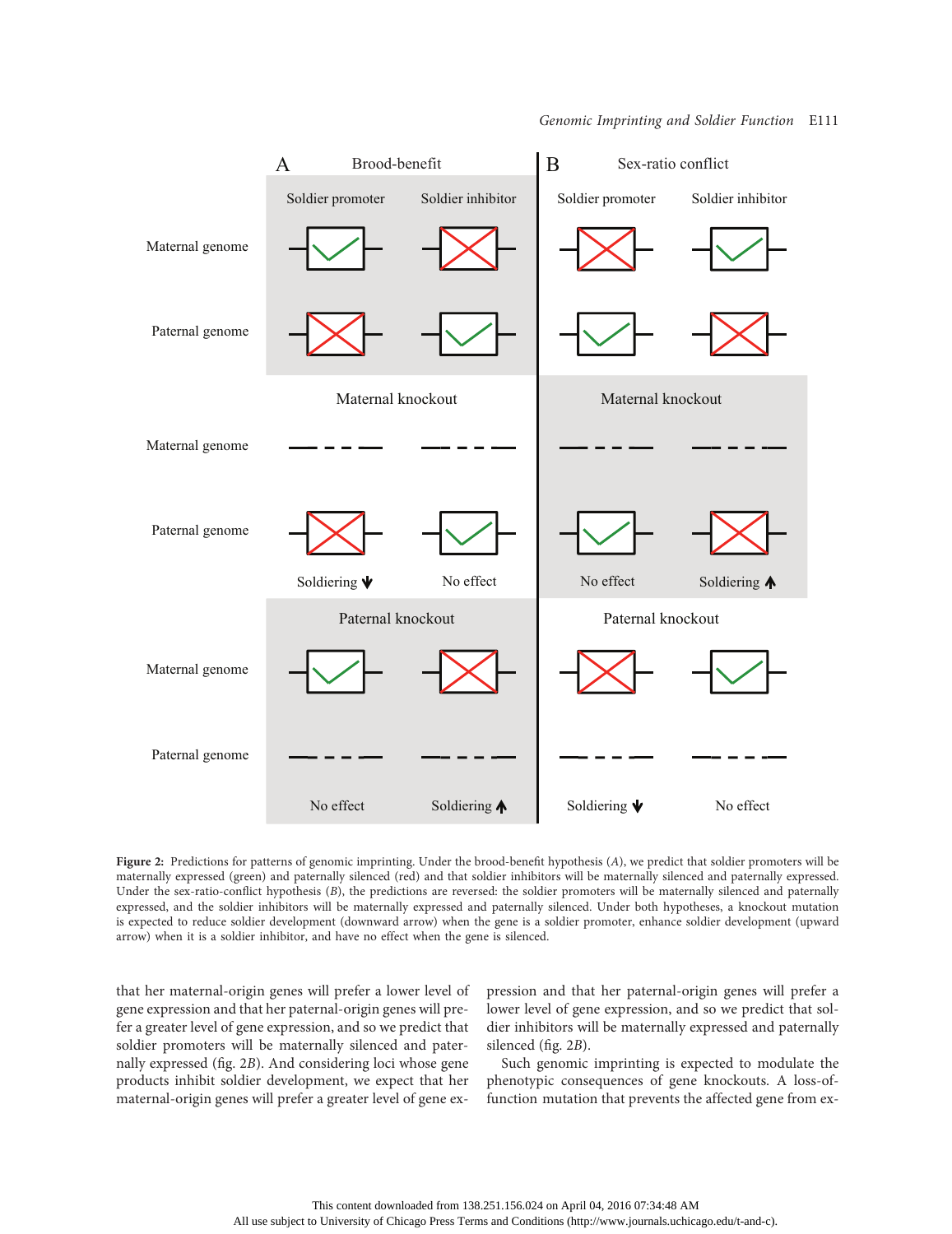pressing a functional gene product is expected to have no impact on the phenotype if that gene is predicted to be silenced anyway. Accordingly, under the brood-benefit hypothesis, a knockout mutation is expected to have no impact on the soldiering phenotype when the gene is a paternalorigin soldier promoter or a maternal-origin soldier inhibitor (fig. 2A), but the knockout mutation is expected to reduce soldier development when the gene is a maternalorigin soldier promoter and to enhance soldier development when it is a paternal-origin soldier inhibitor (fig. 2A). Conversely, under the sex-ratio-conflict hypothesis, a knockout mutation is expected to have no impact on the soldiering phenotype when the gene is a maternal-origin soldier promoter or a paternal-origin soldier inhibitor (fig. 2B), but the knockout mutation is expected to reduce soldier development when it is a paternal-origin soldier promoter and to enhance soldier development when it is a maternal-origin soldier inhibitor (fig. 2B).

#### Discussion

Our analysis concerns the function of the sterile-soldier caste of polyembryonic parasitoid wasps. We have demonstrated that an intragenomic conflict of interest may arise between a female embryo's maternal-origin genes and her paternal-origin genes, ultimately with respect to the sex ratio of the reproductive adults emerging from the parasitized host and more proximately with respect to her own propensity for developing as a sterile soldier. In particular, we have found that, because the female embryo is relatively more related to her brothers through her mother than through her father, her maternal-origin genes prefer the sex ratio to be less female biased than do her paternalorigin genes. Consequently, if the primary function of soldiers is to altruistically benefit the brood overall, such that female soldiers tend to reduce the reproductive success of the female brood and increase the reproductive success of the male brood, then her maternal-origin genes prefer a greater probability of developing as a soldier than do her paternal-origin genes, whereas if the primary function of the soldiers is to spitefully distort the sex ratio in favor of their own sex, at a cost to the overall reproductive success of the brood, such that female soldiers tend to increase the reproductive success of the female brood and decrease the reproductive success of the male brood, then her maternalorigin genes prefer a lower probability of developing as a soldier than do her paternal-origin genes.

Moreover, we have related this intragenomic conflict of interest to patterns of genomic imprinting of loci underpinning soldier development, deriving contrasting predictions that may be used to discriminate between the brood-benefit and sex-ratio-conflict hypotheses for soldier function. In particular, we predict that under the brood-benefit hypothesis, soldier-promoter genes will tend to be maternally expressed and soldier-inhibitor genes will tend to be paternally expressed, whereas under the sex-ratio-conflict hypothesis, soldier-promoter genes will tend to be paternally expressed and soldier-inhibitor genes will tend to be maternally expressed. Furthermore, we have related these patterns of genomic imprinting to predictions for when loss-of-function mutations will have an impact on the phenotype and in which direction, which will further aid empirical discrimination between the brood-benefitand sex-ratio-conflicthypotheses for soldier function. Importantly, the loudest-voiceprevails logic (Haig 1996; Úbeda and Haig 2003) underpinning our predictions of genomic imprinting depends only on the existence and direction—and not the intensity—of intragenomic conflict. Accordingly, our predictions are robust to variation in demographic assumptions concerning, for example, patterns of dispersal that modulate the intensity but not the existence or direction of conflict (cf. Farrell et al. 2015).

Sterile- (or reduced-reproductive-)soldier castes are known from a number of taxa, and—the copidosomatine encyrtids excepted—their primary function is generally understood to be one of brood benefit, for example, nest defense. As the patterns of genomic imprinting predicted by our analysis owe to the basic asymmetry of haplodiploid inheritance (and not the bizarre biology of polyembryony per se), we expect that these predictions will apply widely to female soldiers in many haplodiploid taxa (e.g., eusocial thrips; Crespi 1992). Other asymmetries—such as multiple mating and sex biases in dispersal, mortality, and variance in reproductive success (e.g., Úbeda and Gardner 2012) have been suggested to drive the evolution of genomic imprinting under diploid inheritance, but here the predicted patterns of imprint are less clear-cut. Accordingly, the scope for genomic imprinting in relation to soldiering in diploids (e.g., eusocial trematodes; Hechinger et al. 2011) represents an avenue for future study.

Parent-of-origin-specific gene expression is well documented in mammals and flowering plants; here, modification of DNA by means of the addition of a methyl group provides a mechanism for regulating gene expression and associated differentiation of cellular tissues, and the differential transmission of methyl modifications via female and male gametes provides the molecular paradigm for parent-of-origin gene effects (Ferguson-Smith 2011). In contrast, the scope for such effects among insects is highly controversial. Previously, the main reason for suspecting that they are unimportant has been the lack of key DNA methylation enzymes in fruit flies (Yan et al. 2014). However, there is now strong evidence of methylation-mediated caste differentiation in the social Hymenoptera (Wang et al. 2006; Kucharski et al. 2008; Herb et al. 2012; Amarasinghe et al. 2014; Yan et al. 2014, 2015), where DNA methylation is widespread (Kronforst et al.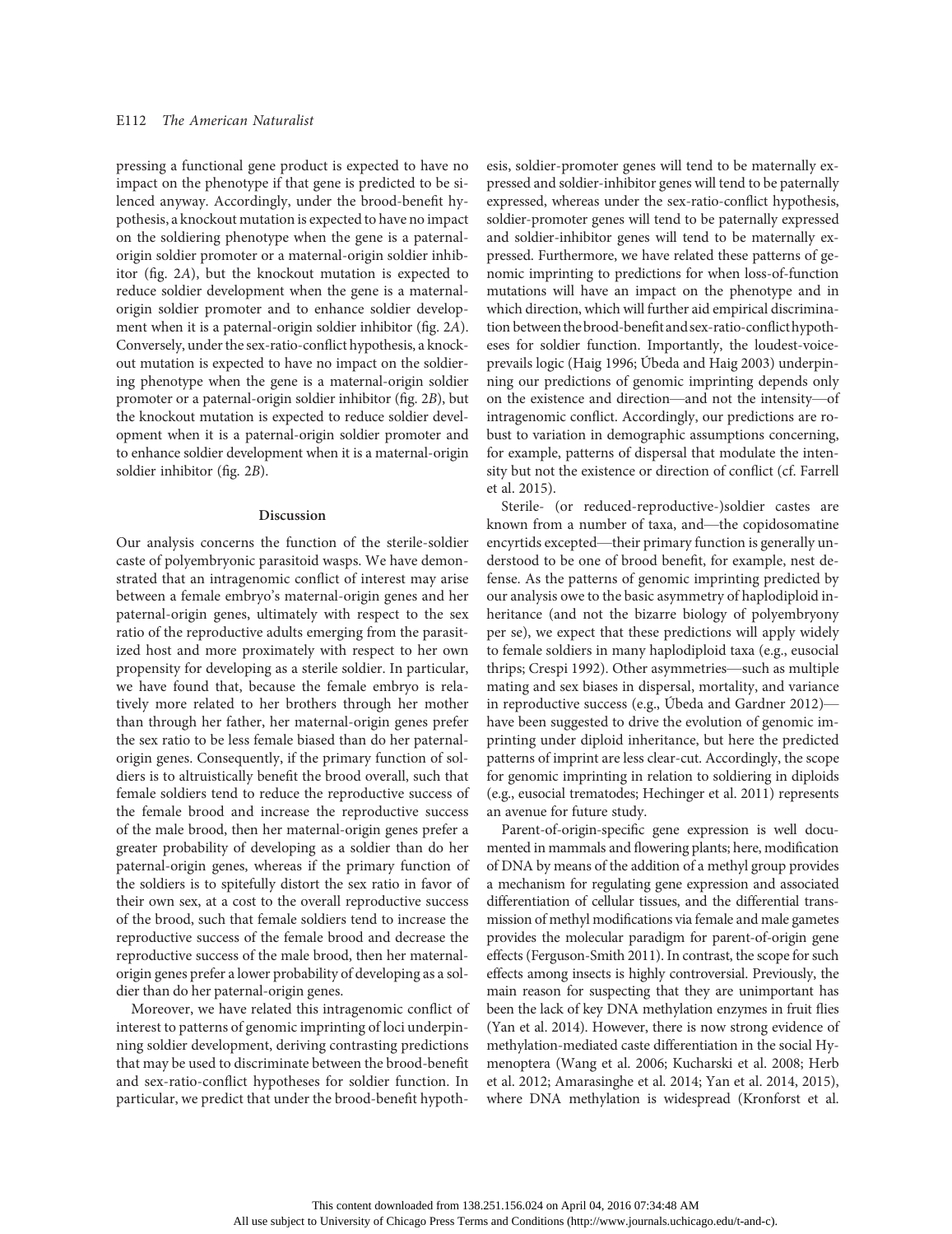2008), and disruption of DNA methylation has recently been shown to affect sex allocation in the parasitoid wasp Nasonia vitripennis (Cook et al. 2015). It is also conceivable that insects could also employ other molecular mechanisms to achieve parent-of-origin-specific gene expression. Moreover, parent-of-origin-specific phenotypic effects have recently been described in relation to social traits of honeybees (Oldroyd et al. 2014), and some retention of parent-of-origin information presumably occurs in those insect taxa in which males routinely eliminate their entire paternal genome during spermatogenesis (Ferguson-Smith 2011; Gardner and Ross 2014).

This study of soldiering in polyembryonic parasitoid wasps has demonstrated that the kinship theory of genomic imprinting may provide a powerful tool for exploring social evolution, not only in terms of understanding the adaptations of genes engaged in intragenomic conflicts but also in terms of elucidating the adaptations of individual organisms. Here, we have highlighted the problem of confounding in comparative analyses, that is, that different populations and different individuals may differ in many respects and rarely for a single explanatory variable. Specifically, Gardner et al. (2007a) interpreted an observed sex difference in soldier allocation as a reflection of sex difference in selection pressures and, accordingly, inferred that the function of soldiers lies in sex-ratio conflict as opposed to brood benefit; but it is feasible that a sex difference in inherent soldiering ability is instead responsible for this pattern and that the sex difference in soldiering does not provide any clues as to the soldiers' function. By reframing our comparative analysis at the within-individual level, that is, between a single individual's maternal-origin and paternal-origin genes, we have eliminated the confounding effect of sex differences in inherent soldiering ability (and many other confounds) and have derived a new set of empirically testable predictions for discriminating the function of soldiers.

Moreover, the relative lack of existing data on parent-oforigin-specific patterns of gene expression provides exciting avenues for truly independent tests of social-evolution theory (Queller and Strassmann 2002; Queller 2003; Wild and West 2009). Often, new theoretical developments on the topic of social evolution are put to empirical test using much the same sources of data that have served as inspiration for the theory in the first place: such circularity is inevitable, considering how intensely biological research is focused on a small number of study species. So the possibility of deriving clear-cut predictions about parent-of-originspecific patterns of gene expression, and the resulting phenotypic effects of gene knockouts, in a taxon for which there is no a priori information about such patterns, represents a rare opportunity for subjecting social-evolution theory to proper empirical evaluation.

# Acknowledgments

This work was supported by a European Society for Evolutionary Biology Godfrey Hewitt Mobility Award (P.R.), the Finnish Centre of Excellence in Biological Interactions (P.R.), and a Natural Environment Research Council Independent Research Fellowship (A.G.; grant NE/K009524/1). We would like to thank J. Boomsma, H. Helanterä, A. Micheletti, M. Puurtinen, L. Ross, T. S. Salminen, and J. Wilkins for helpful comments and discussion.

# APPENDIX A

# FEMALE EMERGENCE UNDER THE BROOD-BENEFIT AND SEX-RATIO-CONFLICT HYPOTHESES

Here we show how the number of emerging females behaves at the female's soldiering optimum under both hypotheses, that is, when  $(\partial N_f/\partial x)|_*$  is positive and when it is negative. The consequences of increasing female soldiering can be divided into three effects: (1) increasing female soldiering leads to a partial decrease in the number of emerging females; (2) the action of these extra soldiers increases the number of emerging males under the broodbenefit hypothesis ( $(\partial N_{\rm m}/\partial x)|_* > 0$ ) and decreases the number of emerging males under the sex-ratio-conflict hypothesis ( $(\partial N_{\rm m}/\partial x)|_* < 0$ ); (3) more resources are freed up (i.e., from soldier-killed competitors or soldier-macerated host tissue under the brood-benefit hypothesis, from soldierkilled brothers under the sex-ratio-conflict hypothesis, and from soldiers potentially requiring fewer resources to develop than do reproductive-destined larvae under both hypotheses), and this leads to a partial increase in the number of emerging females under both hypotheses. The total change in the number of emerging females,  $\partial N_f/\partial x$ , is the combined effect of 1 and 3. If effect 2 were null, then this would mean that increasing the female soldiering does not free up any resources, and so effect 3 would also be null; that is, the only consequence of increasing the allocation to female soldiering would be effect 1 and hence fewer emerging females. Therefore, the changes in the number of emerging males ( $\partial N_{\rm m}/\partial x$ ) and females ( $\partial N_{\rm f}/\partial x$ ) cannot both be 0 at the same time, especially at the female's soldiering optimum  $x_f$ .

Multiplying the male mating success  $M$  with the number of emerging males  $N<sub>m</sub>$  gives the total mating success for the progenitor male egg. This total number can be divided into two components: matings achieved by nondispersing males and matings achieved by dispersing males. Both of these components increase as the number of emerging males increases, the first component because, with more emerging males, the local mating pool has a larger frequency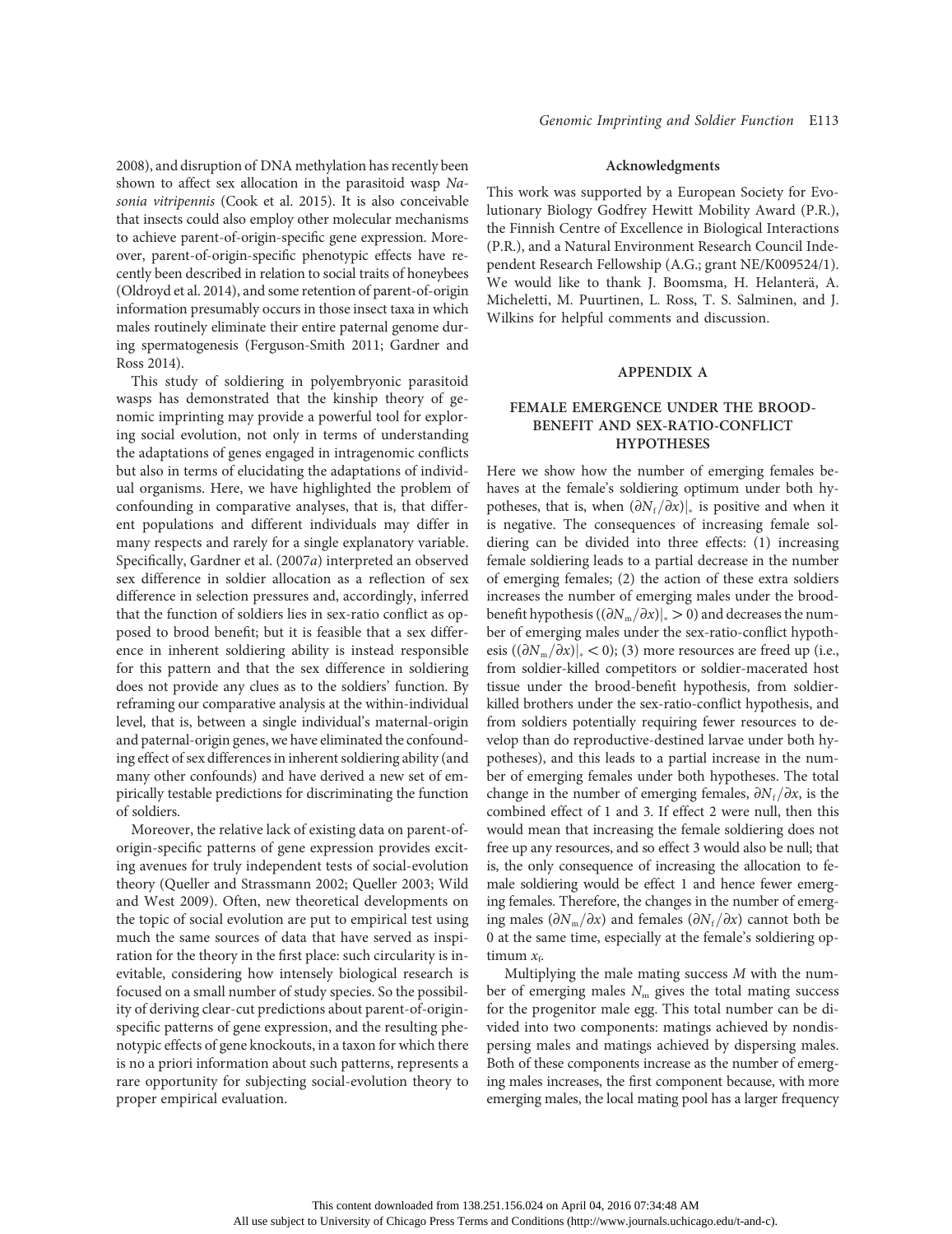of focal males competing for an unchanged amount of available matings and the second component because then there are more males pursuing matings outside the focal host, which has an insignificant effect on the male mating success. Therefore, the total mating success of the male egg increases with the number of emerging males  $(\partial (N_mM)/\partial N_m > 0)$ . Increasing the number of emerging females can only increase the total mating success of the male egg, by increasing the number of mating opportunities in the local mating pool  $\left(\partial (N_{\rm m}M)/\partial N_{\rm f}\geq 0\right).$ 

Rewriting equation (6), using the two-dimensional chain rule, we have

$$
\frac{\partial(N_{\rm m}M)}{\partial N_{\rm m}}\bigg|_{*}\frac{\partial N_{\rm m}}{\partial x}\bigg|_{*} = -\frac{\partial N_{\rm f}}{\partial x}\bigg|_{*}\bigg(2\frac{p_{\rm ff}}{p_{\rm mf}}+\frac{\partial(N_{\rm m}M)}{\partial N_{\rm f}}\bigg|_{*}\bigg).
$$
\n(A1)

From the above line of argument—especially effect 2 of increasing female soldiering—we see from equation (A1) that  $(\partial N_f/\partial x)|_* < 0$  under the brood-benefit hypothesis and  $(\partial N_f/\partial x)|_* > 0$  under the sex-ratio-conflict hypothesis.

## Literature Cited

- Abbot, P., J. Abe, J. Alcock, S. Alizon, J. A. C. Alpedrinha, M. Andersson, J.-B. Andre, M. van Baalen, et al. 2011. Inclusive fitness theory and eusociality. [Nature](http://www.journals.uchicago.edu/action/showLinks?pmid=21430721&crossref=10.1038%2Fnature09831) 471:E1–E4. doi:10.1038/nature09831.
- Amarasinghe, H. E., C. I. Clayton, and E. B. Mallon. 2014. Methylation and worker reproduction in the bumble-bee (Bombus ter-restris). [Proceedings of the Royal Society B: Biological Sciences](http://www.journals.uchicago.edu/action/showLinks?pmid=24523266&crossref=10.1098%2Frspb.2013.2502) 281: 20132502. doi:10.1098/rspb.2013.2502.
- Boomsma, J. J. 2007. Kin selection versus sexual selection: why the ends do not meet. [Current Biology](http://www.journals.uchicago.edu/action/showLinks?pmid=17714661&crossref=10.1016%2Fj.cub.2007.06.033) 17:R673–R683.
- . 2009. Lifetime monogamy and the evolution of eusociality. [Philosophical Transactions of the Royal Society B: Biological Sci](http://www.journals.uchicago.edu/action/showLinks?pmid=19805427&crossref=10.1098%2Frstb.2009.0101)[ences](http://www.journals.uchicago.edu/action/showLinks?pmid=19805427&crossref=10.1098%2Frstb.2009.0101) 364:3191–3207.
- ———. 2013. Beyond promiscuity: mate-choice commitments in social breeding. [Philosophical Transactions of the Royal Society](http://www.journals.uchicago.edu/action/showLinks?pmid=23339241&crossref=10.1098%2Frstb.2012.0050) [B: Biological Sciences](http://www.journals.uchicago.edu/action/showLinks?pmid=23339241&crossref=10.1098%2Frstb.2012.0050) 368:20120050. doi:10.1098/rstb.2012.0050.
- Bulmer, M. 1994. Theoretical evolutionary ecology. Sinauer, Sunderland, MA.
- Cook, N., B. A. Pannebakker, E. Tauber, and D. M. Shuker. 2015. DNA methylation and sex allocation in the parasitoid wasp Nasonia vitripennis. [American Naturalist](http://www.journals.uchicago.edu/action/showLinks?system=10.1086%2F682950&pmid=26655574) 186:513–518. doi:10.1086/682950.
- Crespi, B. J. 1992. Eusociality in Australian gall thrips. [Nature](http://www.journals.uchicago.edu/action/showLinks?crossref=10.1038%2F359724a0) 359: 724–726.
- Cruz, Y. P. 1981. A sterile defender morph in a polyembryonic hymenopterous parasite. [Nature](http://www.journals.uchicago.edu/action/showLinks?crossref=10.1038%2F294446a0) 294:446–447.
- . 1986. The defender role of the precocious larvae of Copidosomopsis tanytmemus Caltagirone (Encyrtidae, Hymenoptera). [Journal of Experimental Zoology](http://www.journals.uchicago.edu/action/showLinks?crossref=10.1002%2Fjez.1402370303) 237:309–318.
- Doutt, R. L. 1947. Polyembryony in Copidosoma koehleri Blanchard. [American Naturalist](http://www.journals.uchicago.edu/action/showLinks?system=10.1086%2F281554) 81:435–453.
- Farrell, E. J., F. Úbeda, and A. Gardner. 2015. Intragenomic conflict over dispersal. [American Naturalist](http://www.journals.uchicago.edu/action/showLinks?system=10.1086%2F682275&pmid=26655360) 186:E61–E71. doi:10.1086 /682275.
- Ferguson-Smith, A. C. 2011. Genomic imprinting: the emergence of an epigenetic paradigm. [Nature Reviews Genetics](http://www.journals.uchicago.edu/action/showLinks?pmid=21765458&crossref=10.1038%2Fnrg3032) 12:565–575.
- Fisher, R. A. 1930. The genetical theory of natural selection. Clarendon, Oxford.
- Foster, K. R., T. Wenseleers, and F. L. W. Ratnieks. 2006. Kin selection is the key to altruism. [Trends in Ecology and Evolution](http://www.journals.uchicago.edu/action/showLinks?pmid=16701471&crossref=10.1016%2Fj.tree.2005.11.020) 21:57–60.
- Gardner, A. 2014. Total reproductive value of juvenile females is twice that of juvenile males under X-linkage and haplodiploidy. [Journal of Theoretical Biology](http://www.journals.uchicago.edu/action/showLinks?pmid=25017725&crossref=10.1016%2Fj.jtbi.2014.06.036) 359:236–237.
- Gardner, A., J. Alpedrinha, and S. A. West. 2012. Haplodiploidy and the evolution of eusociality: split sex ratios. [American Naturalist](http://www.journals.uchicago.edu/action/showLinks?system=10.1086%2F663683&pmid=22218313) 179:240–256.
- Gardner, A., I. C. W. Hardy, P. D. Taylor, and S. A. West. 2007a. Spiteful soldiers and sex ratio conflict in polyembryonic parasitoid wasps. [American Naturalist](http://www.journals.uchicago.edu/action/showLinks?system=10.1086%2F512107&pmid=17427122) 169:519–533.
	- . 2007b. Correction. [American Naturalist](http://www.journals.uchicago.edu/action/showLinks?system=10.1086%2F518801) 169:837.
- Gardner, A., and L. Ross. 2014. Mating ecology explains patterns of genome elimination. [Ecology Letters](http://www.journals.uchicago.edu/action/showLinks?pmid=25328085&crossref=10.1111%2Fele.12383) 17:1602–1612.
- Gardner, A., and J. J. Welch. 2011. A formal theory of the selfish gene. [Journal of Evolutionary Biology](http://www.journals.uchicago.edu/action/showLinks?pmid=21605218&crossref=10.1111%2Fj.1420-9101.2011.02310.x) 24:1801–1813.
- Giron, D., D. W. Dunn, I. C. W. Hardy, and M. R. Strand. 2004. Aggression by polyembryonic wasp soldiers correlates with kinship but not resource competition. [Nature](http://www.journals.uchicago.edu/action/showLinks?pmid=15295600&crossref=10.1038%2Fnature02721) 430:676–679.
- Godfray, H. C. J. 1992. Strife among siblings. [Nature](http://www.journals.uchicago.edu/action/showLinks?crossref=10.1038%2F360213a0) 360:213–214.
- Grbić, M., P. J. Ode, and M. R. Strand. 1992. Sibling rivalry and brood sex ratios in polyembryonic wasps. [Nature](http://www.journals.uchicago.edu/action/showLinks?crossref=10.1038%2F360254a0) 360:254–256.
- Haig, D. 1996. Placental hormones, genomic imprinting, and maternalfetal communication. [Journal of Evolutionary Biology](http://www.journals.uchicago.edu/action/showLinks?crossref=10.1046%2Fj.1420-9101.1996.9030357.x) 9:357–380.
- -. 1997. Parental antagonism, relatedness asymmetries, and genomic imprinting. [Proceedings of the Royal Society B: Biolog](http://www.journals.uchicago.edu/action/showLinks?pmid=9404029&crossref=10.1098%2Frspb.1997.0230)[ical Sciences](http://www.journals.uchicago.edu/action/showLinks?pmid=9404029&crossref=10.1098%2Frspb.1997.0230) 264:1657–1662.
- Hamilton, W. D. 1964. The genetical evolution of social behaviour. I, II. [Journal of Theoretical Biology](http://www.journals.uchicago.edu/action/showLinks?pmid=5875341&crossref=10.1016%2F0022-5193%2864%2990038-4) 7:1–16, 17–52.
	- 1967. Extraordinary sex ratios. [Science](http://www.journals.uchicago.edu/action/showLinks?pmid=6021675&crossref=10.1126%2Fscience.156.3774.477) 156:477-488.
- ———. 1972. Altruism and related phenomena, mainly in social insects. [Annual Review of Ecology and Systematics](http://www.journals.uchicago.edu/action/showLinks?crossref=10.1146%2Fannurev.es.03.110172.001205) 3:193–232.
- Hardy, I. C. W. 1994. Sex ratio and mating structure in the parasitoid Hymenoptera. [Oikos](http://www.journals.uchicago.edu/action/showLinks?crossref=10.2307%2F3545278) 69:3–20.
- Harvey, J. A., L. S. Corley, and M. R. Strand. 2000. Competition induces adaptive shifts in caste ratios of a polyembryonic wasp. [Nature](http://www.journals.uchicago.edu/action/showLinks?pmid=10910357&crossref=10.1038%2F35018074) 406:183–186.
- Hechinger, R. F., A. C. Wood, and A. M. Kuris. 2011. Social organization in a flatworm: trematode parasites form soldier and reproductive castes. [Proceedings of the Royal Society B: Biological](http://www.journals.uchicago.edu/action/showLinks?pmid=20851830&crossref=10.1098%2Frspb.2010.1753) [Sciences](http://www.journals.uchicago.edu/action/showLinks?pmid=20851830&crossref=10.1098%2Frspb.2010.1753) 278:656-665.
- Herb, B. R., F. Wolschin, K. D. Hansen, M. J. Aryee, B. Langmead, R. Irizarry, G. V. Amdam, and A. P. Feinberg. 2012. Reversible switching between epigenetic states in honeybee behavioral subcastes. [Nature Neuroscience](http://www.journals.uchicago.edu/action/showLinks?pmid=22983211&crossref=10.1038%2Fnn.3218) 15:1371–1373.
- Ivanova-Kasas, O. M. 1972. Polyembryony in insects. Pages 243–271 in S. J. Counce and C. H. Waddington, eds. Developmental systems: insects. Vol. 1. Academic Press, New York.
- Keasar, T., M. Segoli, R. Barak, S. Steinberg, D. Giron, M. R. Strand, A. Bouskila, and A. R. Harari. 2006. Costs and consequences of superparasitism in the polyembryonic parasitoid Copidosoma koehleri (Hymenoptera: Encyrtidae). [Ecological Entomology](http://www.journals.uchicago.edu/action/showLinks?crossref=10.1111%2Fj.1365-2311.2006.00788.x) 31:277– 283.
- Kronforst, M. R., D. C. Gilley, J. E. Strassmann, and D. C. Queller. 2008. DNA methylation is widespread across social Hymenoptera. [Current Biology](http://www.journals.uchicago.edu/action/showLinks?pmid=18397732&crossref=10.1016%2Fj.cub.2008.02.015) 18:287–288.